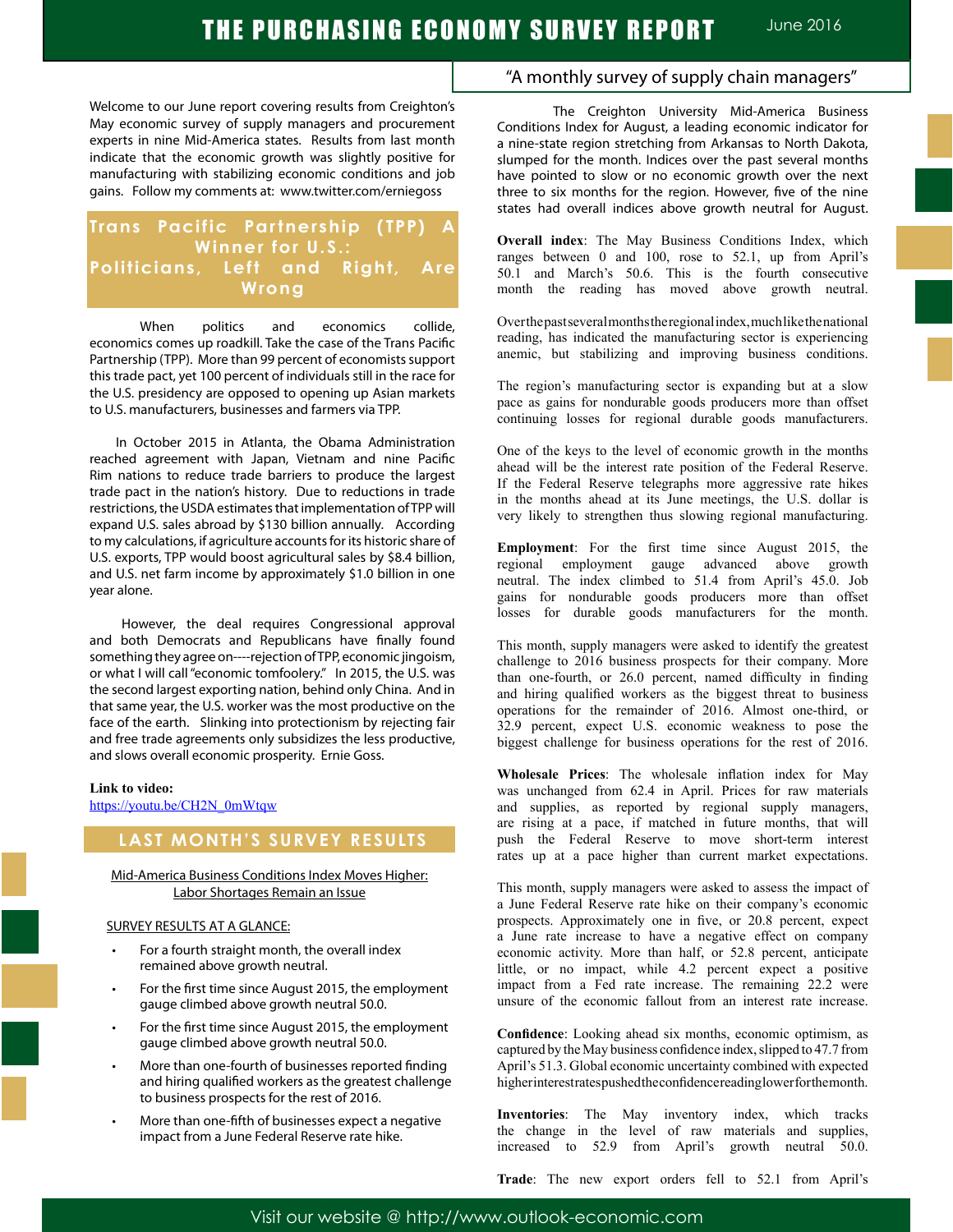# THE PURCHASING ECONOMY SURVEY REPORT

|               | "A monthly survey of supply chain managers"                                                                                                                              |  |
|---------------|--------------------------------------------------------------------------------------------------------------------------------------------------------------------------|--|
|               | Survey results for June will be released on the first business day<br>of next month, August 1.                                                                           |  |
| ay.           |                                                                                                                                                                          |  |
| 1%            | Follow Goss on twitter at http://twitter.com/erniegoss<br>For historical data and forecasts visit our website at:<br>http://www2.creighton.edu/business/economicoutlook/ |  |
| s if          |                                                                                                                                                                          |  |
|               |                                                                                                                                                                          |  |
|               |                                                                                                                                                                          |  |
| sus           |                                                                                                                                                                          |  |
| au            |                                                                                                                                                                          |  |
| :hs           |                                                                                                                                                                          |  |
|               |                                                                                                                                                                          |  |
| ʻily          |                                                                                                                                                                          |  |
| he            |                                                                                                                                                                          |  |
| 5.4           |                                                                                                                                                                          |  |
| ril.          |                                                                                                                                                                          |  |
|               |                                                                                                                                                                          |  |
|               |                                                                                                                                                                          |  |
| ch            |                                                                                                                                                                          |  |
| ral           |                                                                                                                                                                          |  |
| ng            |                                                                                                                                                                          |  |
| or            |                                                                                                                                                                          |  |
| xit           |                                                                                                                                                                          |  |
| his           |                                                                                                                                                                          |  |
| ገts           |                                                                                                                                                                          |  |
| I.S.          |                                                                                                                                                                          |  |
| nd            |                                                                                                                                                                          |  |
|               |                                                                                                                                                                          |  |
| or<br>ery     |                                                                                                                                                                          |  |
| he            |                                                                                                                                                                          |  |
| uly           |                                                                                                                                                                          |  |
|               |                                                                                                                                                                          |  |
|               |                                                                                                                                                                          |  |
|               |                                                                                                                                                                          |  |
| A)            |                                                                                                                                                                          |  |
| lay           |                                                                                                                                                                          |  |
| dal           |                                                                                                                                                                          |  |
| $\mathsf{of}$ |                                                                                                                                                                          |  |
| งน"           |                                                                                                                                                                          |  |
| ng            |                                                                                                                                                                          |  |
| ЭW<br>ns.     |                                                                                                                                                                          |  |
|               |                                                                                                                                                                          |  |
|               |                                                                                                                                                                          |  |

### "A monthly survey of supply chain managers"

Follow daily comments at www.twitter.com/erniegoss Visit our website @ http://www.outlook-economic.com

# THE PURCHASING ECONOMY SURVEY REPORT June 2016

#### strong 57.6. The import index for May tumbled to 50.1 from 58.0 in April. Recent economic improvements among the region's key trading partners assisted exports for the month. At the same time, growth in regional manufacturing pushed supply managers to maintain buying from abroad.

Export weakness has been a significant factor restraining regional and U.S. growth since 2014. However, the negative impact has been much greater for the region. Over the past two years, regional exports declined by 8.1 percent compared to a smaller 4.7 percent loss for the U.S. economy.

**Other components**: Components of the May Business Conditions Index were new orders at 50.7, down from 51.3; production or sales improved to 52.9 from April's 50.7; and delivery speed of raw materials and supplies dipped to 52.1 from last month's 53.7.

The Creighton Economic Forecasting Group has conducted the monthly survey of supply managers in nine states since 1994 to produce leading economic indicators of the Mid-America economy. States included in the survey are Arkansas, Iowa, Kansas, Minnesota, Missouri, Nebraska, North Dakota, Oklahoma and South Dakota.

The forecasting group's overall index, referred to as the Business Conditions Index, ranges between 0 and 100. An index greater than 50 indicates an expansionary economy over the course of the next three to six months. The Business Conditions Index is a mathematical average of indices for new orders, production or sales, employment, inventories and delivery lead time. This is the same methodology, used since 1931, by the Institute for Supply Management, formerly the National Association of Purchasing Management.

### **MID-AMERICA STATES**

#### **ARKANSAS**

Arkansas' overall index for May, or leading economic indicator, expanded to 52.7 from April's 49.5. Components of the index from the monthly survey of supply managers were new orders at 50.1, production or sales at 52.3, delivery lead time at 53.0, inventories at 56.3, and employment at 52.0. In 2015, Arkansas ranked eighth in the nine-state region with exports per manufacturing worker of \$38,000. Additionally, a 19 percent decline in exports over the past two years contributed to the state's recent slower economic growth.

#### IOWA

The May Business Conditions Index for Iowa advanced to 53.2 from April's 50.1. Components of the index from the monthly survey of supply managers were new orders at 50.0, production or sales at 52.2, delivery lead time at 52.3, employment at 51.7, and inventories at 51.7. In 2015, Iowa ranked fifth in the ninestate region with exports per manufacturing worker of \$61,000. Additionally, a 6.2 percent decline in exports over the past two years contributed to the state's recent slower economic growth.

#### KANSAS

The Kansas Business Conditions Index for May increased to a weak 49.7 from 48.9 in April. Components of the leading economic indicator from the monthly survey of supply managers were new orders at 49.4, production or sales at 51.5, delivery lead time at 49.4, employment at 49.8, and inventories at 48.6. In 2015, Kansas ranked third in the nine-state region with exports per manufacturing worker of \$66,000. Additionally, a 14.6 percent decline in exports over the past two years contributed to the state's recent slower economic growth.

#### MINNESOTA

- Year over year U.S. wage growth hit a stable 2.5% in M.
- The Case-Shiller home price index expanded by 5.4 from March 2015 to March 2016.
- U.S. consumer prices rose 0.4% in April (good news you are looking for a bit of upward price pressure).

The May Minnesota Business Conditions Index climbed to a solid 54.3 from 49.8 in April. Components of the index from the monthly survey of supply managers were new orders at 50.5, production or sales at 52.7, delivery lead time at 54.8, inventories at 60.2, and employment at 53.2. In 2015, Minnesota ranked fourth in the ninestate region with exports per manufacturing worker of \$63,000. Additionally, a 6.6 percent decline in exports over the past two years contributed to the state's recent slower economic growth.

#### MISSOURI

- **·** Gold prices: It has been a long time since I paid mu attention to gold prices, but I will in the next sever months as investors attempt to hedge against rising risk (Brexit) and higher consumer inflation (CPI).
- **Brexit:** On June 23, British citizens will vote to exit remain in the European Union. A majority vote to example will result in a spiking of global financial volatility. The will push global investors into "safe haven" investmer including U.S. Treasury bonds. This move will drive U interest rates lower, the value of the dollar higher and agriculture commodity prices lower.
- The Jobs Report: On July 8, the Bureau of Lab Statistics will release the June jobs report. Another ve weak report (i.e. less than 100,000 jobs) will push th Federal Reserve to forego raising raise rates at their July 26-27 meetings.

The May Business Conditions Index for Missouri rose to a regional high of 57.0 from April's 50.1. Components of the index from the survey of supply managers were new orders at 51.1, production or sales at 53.4, delivery lead time at 58.1, inventories at 67.1, and employment at 55.2. In 2015, Missouri ranked sixth in the nine-state region with exports per manufacturing worker of \$52,000. However contrary to the rest of the region and nation, Missouri experienced a 1.9 percent increase in exports over the past two years.

#### NEBRASKA

The May Business Conditions Index for Nebraska rose to 52.4 from April's 50.2. Components of the index from the monthly survey of supply managers were new orders at 50.0, production or sales at 52.2, delivery lead time at 52.3, inventories at 55.4, and employment at 51.8. In 2015, Nebraska ranked second in the ninestate region with exports per manufacturing worker of \$67,000. Additionally, a 12 percent decline in exports over the past two years contributed to the state's recent slower economic growth.

#### NORTH DAKOTA

North Dakota's leading economic indicator for May remained below growth neutral 50.0. The Business Conditions Index for the month fell to 40.9, a regional low, from 47.2, also a regional low. Components of the overall index from the monthly survey of supply managers were new orders at 47.2, production or sales at 49.3, delivery lead time at 41.2, employment at 40.1, and inventories at 26.1. In 2015, North Dakota ranked first in the ninestate region with exports per manufacturing worker of \$151,000. Additionally, a 12.6 percent decline in exports over the past two years contributed to the state's recent economic pullback.

#### **OKLAHOMA**

After 12 straight months with an overall index below growth neutral, Oklahoma's Business Conditions Index rebounded for May to 51.4. The index from a monthly survey of supply managers climbed to 51.4 from 49.4 in April. Components of the May survey of supply managers were new orders at 49.8, production or sales at 52.0, delivery lead time at 51.3, inventories at 52.9, and employment at 51.1. In 2015, Oklahoma ranked seventh in the nine-state region with exports per manufacturing worker of \$38,000. Additionally, a 24.0 percent decline in exports over the past two years contributed to the state's recent slower economic growth.

#### SOUTH DAKOTA

The Business Conditions Index for South Dakota advanced to 53.8 from 51.6 in April. The index has moved above growth neutral for five straight months. Components of the overall index for May were new orders at 50.3, production or sales at 52.6, delivery lead time at 54.4, inventories at 59.0, and employment at 52.8. In 2015, South Dakota ranked ninth in the nine-state region with exports per manufacturing worker of \$33,000. Additionally, a 13.4 percent decline in exports over the past two years contributed to the state's recent slower economic growth.



## **THE BEARISH NEWS**

- The 38,000 jobs created in May fell well short of consens expectations of around 160,000. In addition, the Bureau of Labor Statistics revised its estimates for prior mont downwards by 59,000.
- The unemployment rate declined to 4.7% but primar due to discouraged unemployed workers leaving the workforce.
- Involuntary part-time workers rose by 468,000 to  $6$ million.
- The U.S. trade deficit increased to \$37.4 billion in Ap

### **WHAT TO WATCH**

L

Ĩ

### **Goss Eggs (Recent Dumb Economic Moves)**